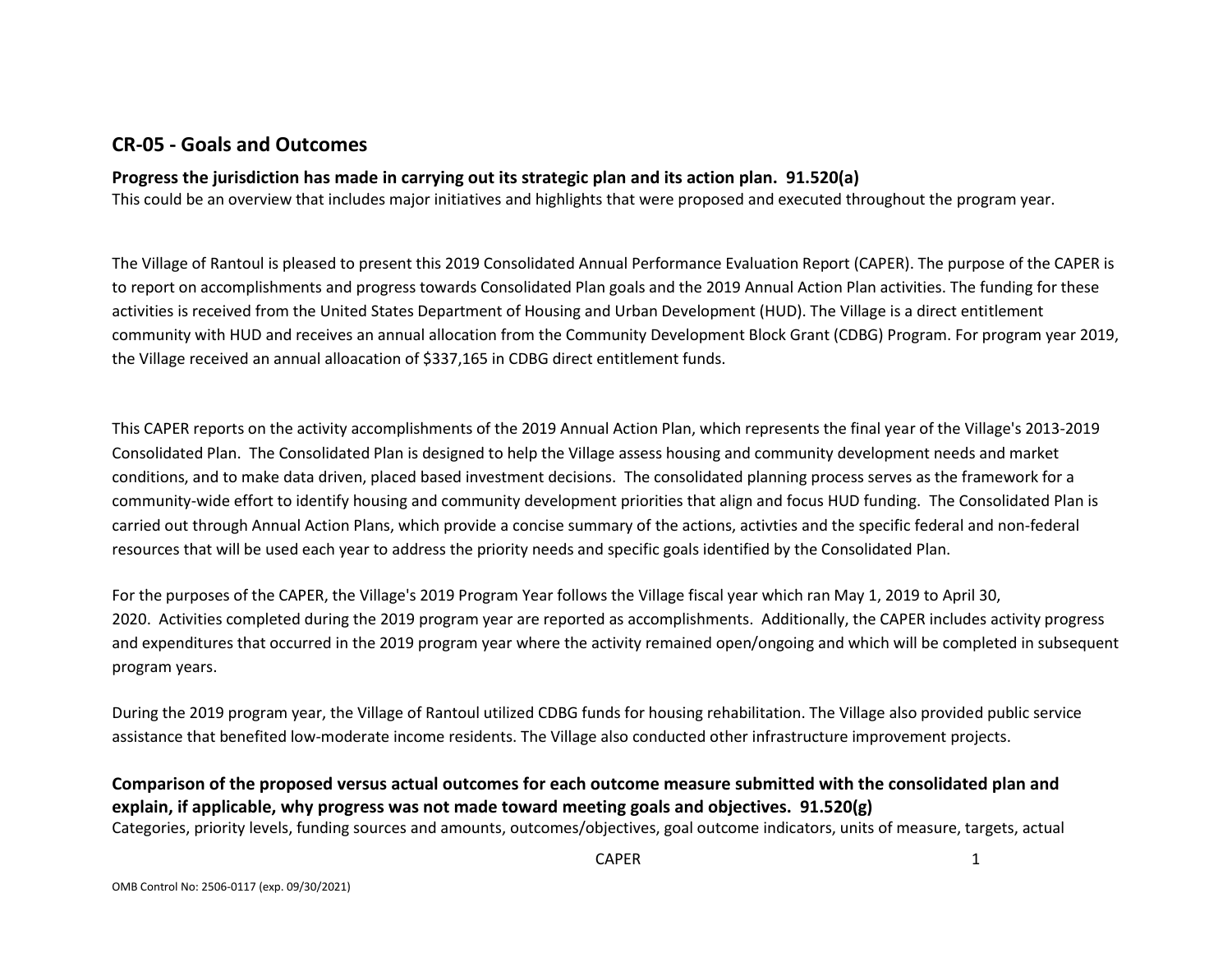outcomes/outputs, and percentage completed for each of the grantee's program year goals.

| Goal | Category | Source<br>Amount | Indicator | Unit of<br><b>Measure</b> | Expected $-$<br><b>Strategic</b> | Actual-<br><b>Strategic</b> | Percent<br><b>Complete</b> | Expected –<br>Program | Actual-<br>Program | Percent<br>Complete |
|------|----------|------------------|-----------|---------------------------|----------------------------------|-----------------------------|----------------------------|-----------------------|--------------------|---------------------|
|      |          |                  |           |                           | Plan                             | Plan                        |                            | Year                  | Year               |                     |
|      |          |                  |           |                           |                                  |                             |                            |                       |                    |                     |

**Table 1 - Accomplishments – Program Year & Strategic Plan to Date**

# **Assess how the jurisdiction's use of funds, particularly CDBG, addresses the priorities and specific objectives identified in the plan, giving special attention to the highest priority activities identified.**

The 2019 program year was the sixth year of the Village's Consolidated Plan. Some of the projects for which accomplishments are reported were actually started prior to the beginning of the 2019 program year and were initiated in the previous 2016 and 2017 and 2018 Annual Action Plans. The Village used CDBG funds in 2019 to address the high priority goals and objectives identified in the 2019 Annual Action Plan and the prior year Annual Action Plans for those activities that were not yet complete by the beginning of the 2019 program year.

The Village attempted to carryout the implementation of the strategies and projects primarily utilizing in-house resources. The Village's staple activity remains its housing rehabilition assistance programs. The housing rehabilitation projects were all managed internally, with the only outside involvement being the contractors that were actually awarded the contracts to carryout the work.

Public Services and social service program assistance continues to be a high priority for the community due to the areas lack of accessibility to such services. In this program year 6 social service agencies were granted funding to assist with providing services within Rantoul to Rantoul residents.

Several public improvement/infrastructure projects were also undertaken or continued in program year 2019.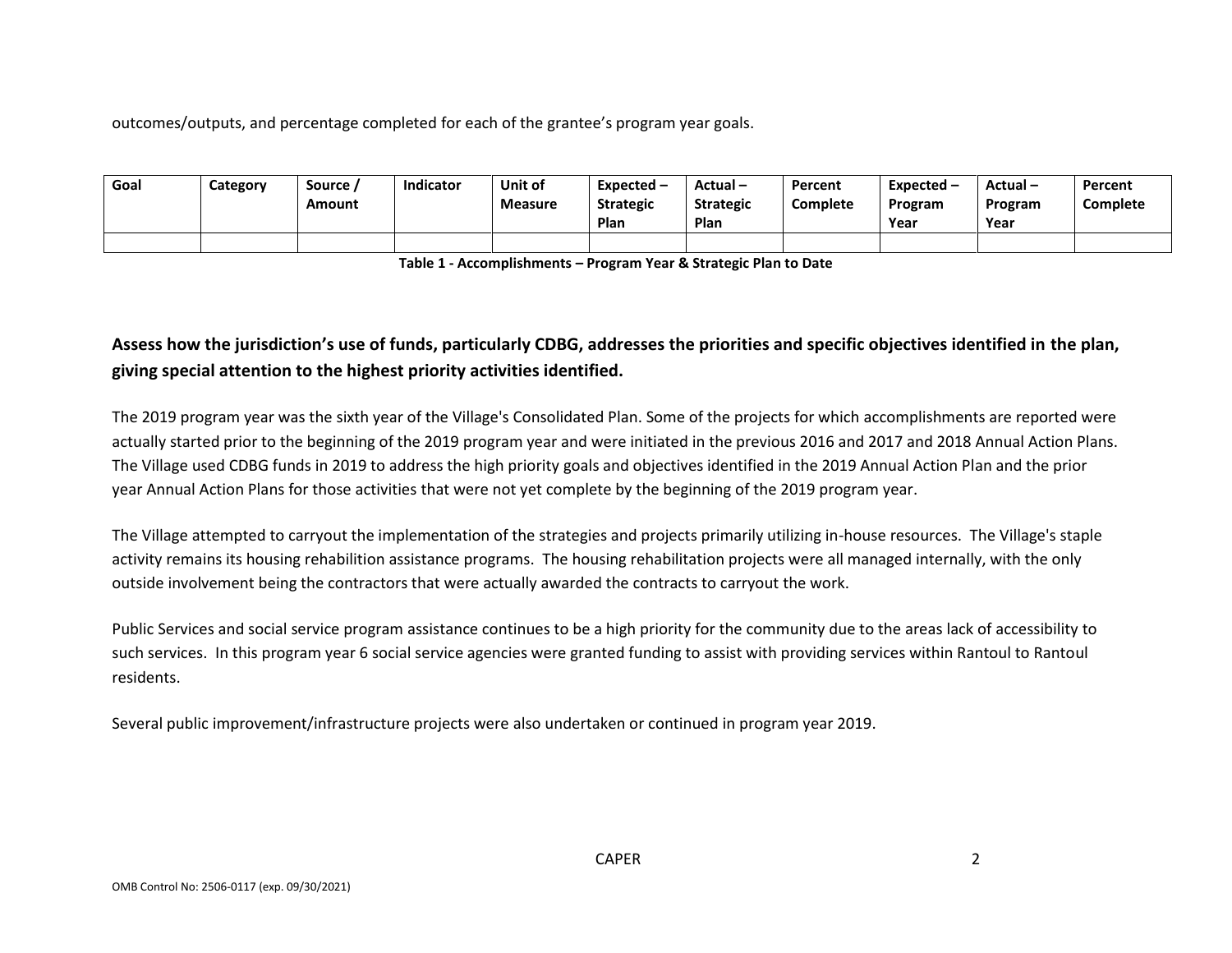# **CR-10 - Racial and Ethnic composition of families assisted**

**Describe the families assisted (including the racial and ethnic status of families assisted). 91.520(a)** 

**Table 2 – Table of assistance to racial and ethnic populations by source of funds**

#### **Narrative**

The Village's CDBG program carried out projects that assisted a total of 38 individuals either directly or indirectly during the 2019 program year. The chart above provides a breakdown by race of the residents served.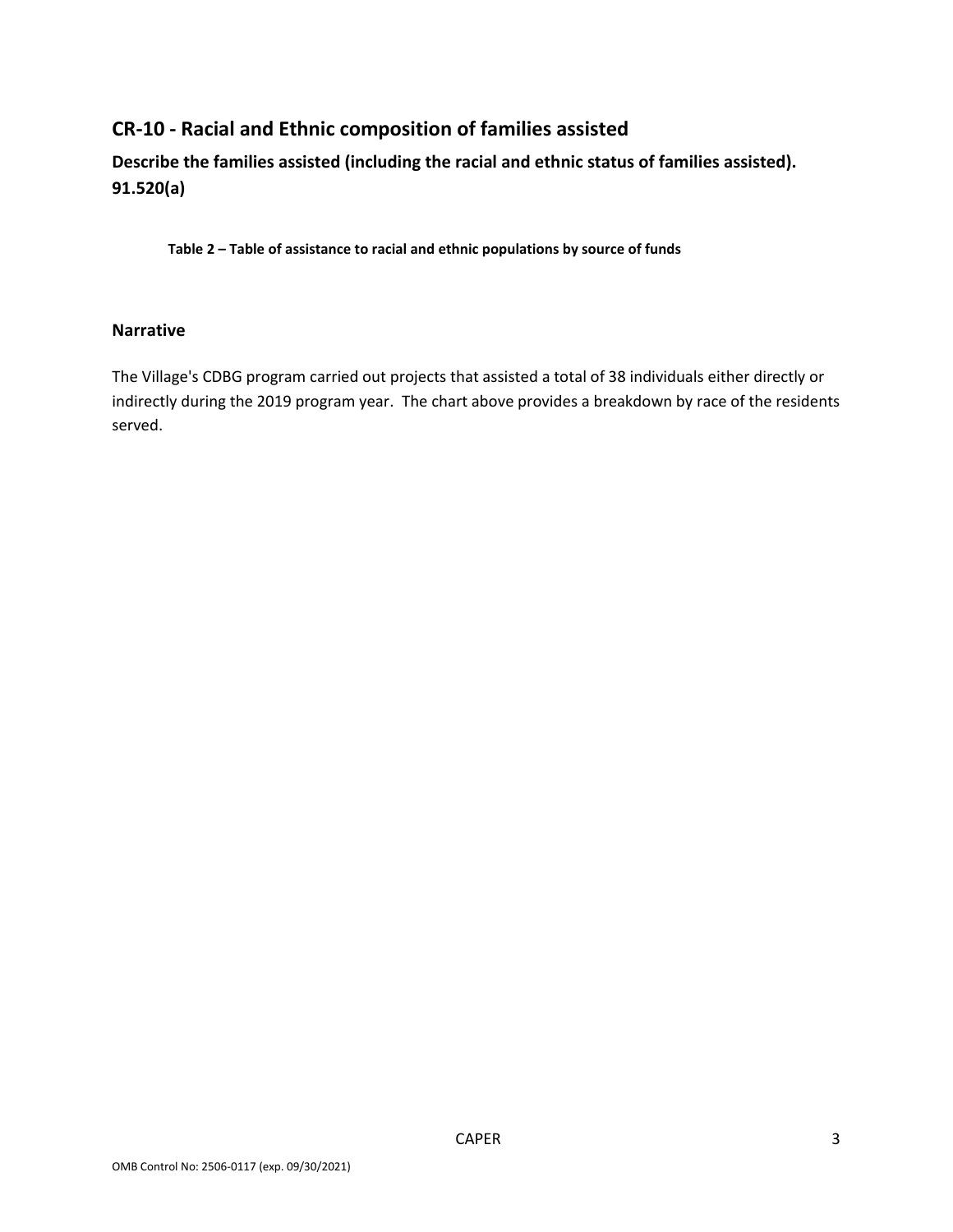# **CR-15 - Resources and Investments 91.520(a)**

| <b>Source of Funds</b> | <b>Source</b>    | <b>Resources Made</b> | <b>Amount Expended</b>     |  |
|------------------------|------------------|-----------------------|----------------------------|--|
|                        |                  | <b>Available</b>      | <b>During Program Year</b> |  |
| <b>CDBG</b>            | public - federal | 806,066               | 114,576                    |  |
| Other                  | public - federal |                       |                            |  |
| Other                  | public - local   |                       |                            |  |
| Other                  | public - state   |                       |                            |  |

#### **Identify the resources made available**

**Table 3 - Resources Made Available**

#### **Narrative**

The Resources Made Available column lists the total 2019 CDBG grant award amount as received by the Village and the grant balances of unexpended funds, not committed to individual activities, from previous grant awards that was available at the start of the 2019 program year (May 1, 2019). The Actual Expended During Program Year 2019 column represents the total CDBG funds expended in the 2019 program year (May 1, 2019 to April 30, 2020). This includes funds expended from remaining balances of previous year grant awards as well as the 2019 awarded funds. Additionally, this column reflects expenditures for activities that were started in 2019 but not yet completed at the end of the 2019 program year which will be reported on in subsequent years.

#### **Identify the geographic distribution and location of investments**

| <b>Target Area</b> | Planned           | Actual            | <b>Narrative Description</b>        |
|--------------------|-------------------|-------------------|-------------------------------------|
|                    | Percentage of     | Percentage of     |                                     |
|                    | <b>Allocation</b> | <b>Allocation</b> |                                     |
| Area Benefit       |                   |                   | Low-Mod Income Census Tracts and/or |
| Areas              | 40                | 40                | Low-Mod Income Census Block Groups  |
| Housing Rehab      |                   |                   |                                     |
| Areas              |                   |                   | Village Wide                        |
| Village Wide       |                   |                   |                                     |
| Availability       | 60                | 100               | No geographic area limits.          |

**Table 4 – Identify the geographic distribution and location of investments**

#### **Narrative**

The designated Area Benefit Area is the area of the community comprised of the qualifying low to moderate income census tracts. The Housing Rehab Area represents the area of the community where the majority of the housing is older than 40 years. The 40% planned percentage allocation was not a CDBG requirement but rather a goal to ensure that a significant amount of the CDBG funds be expended in the area of the community where there is the most need demonstrated.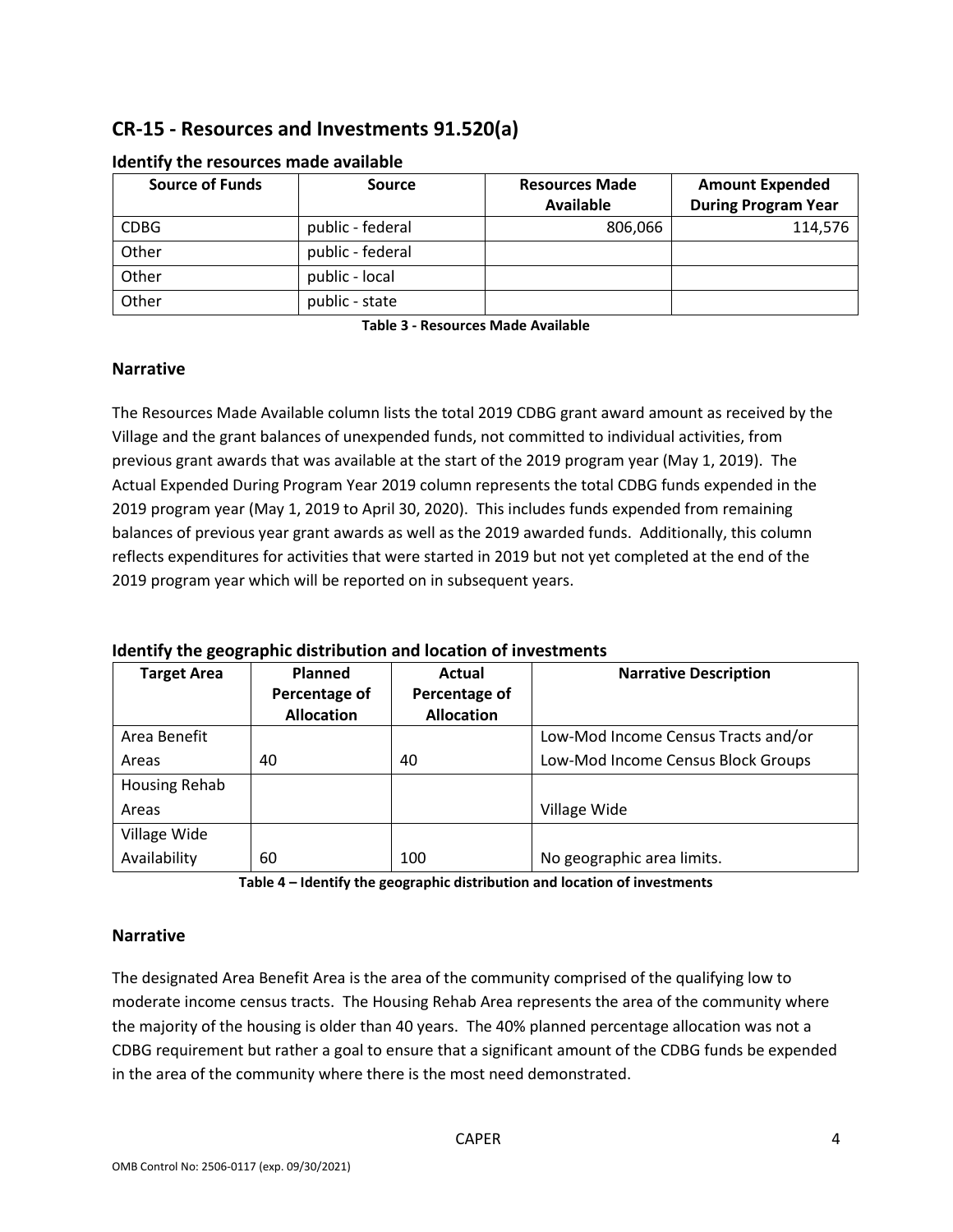#### **Leveraging**

**Explain how federal funds leveraged additional resources (private, state and local funds), including a description of how matching requirements were satisfied, as well as how any publicly owned land or property located within the jurisdiction that were used to address the needs identified in the plan.**

The HUD CDBG program funds received do not have a required match. In the 2019 year, all CDBG program funds want to projects/activities that were solely CDBG funded.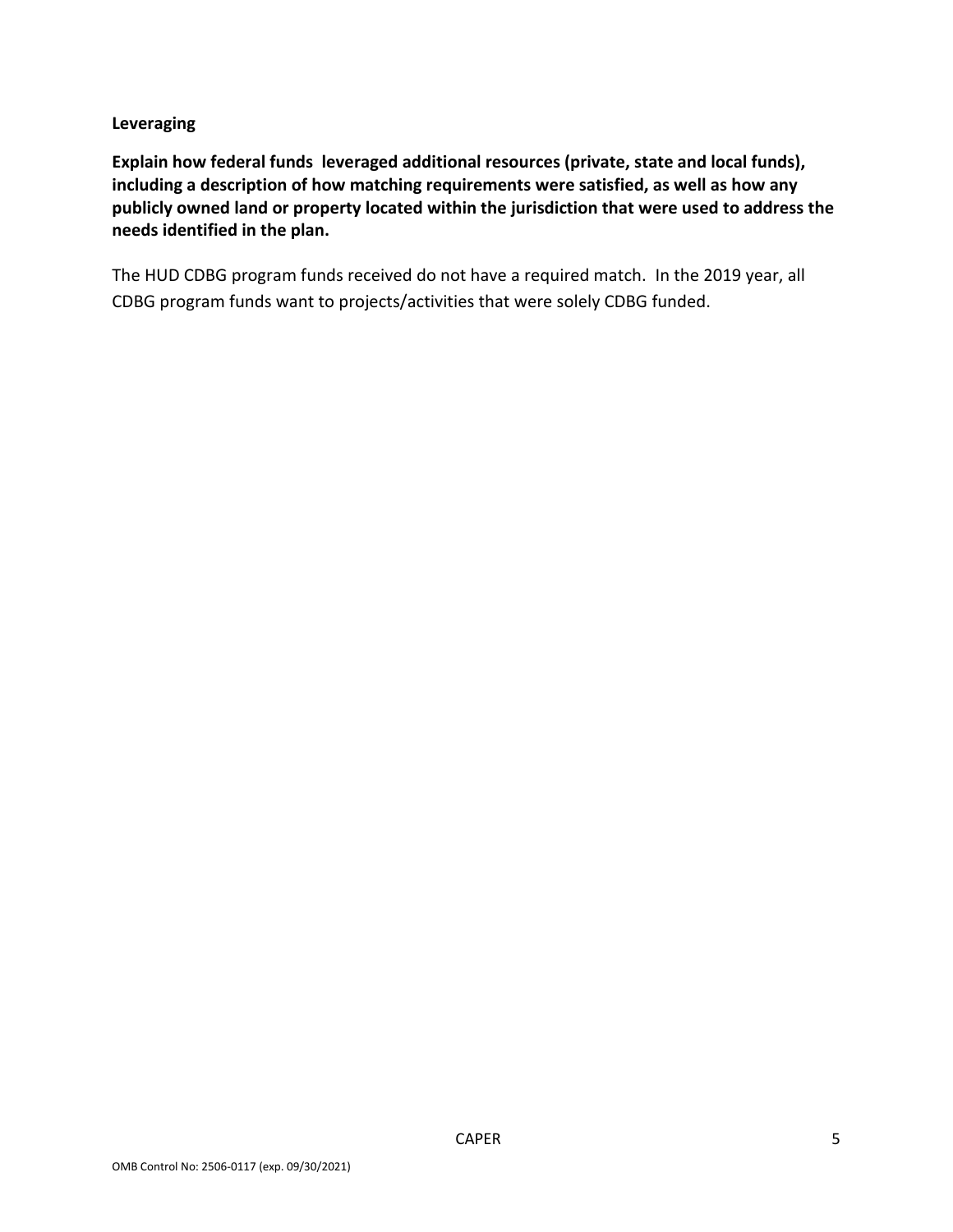# **CR-20 - Affordable Housing 91.520(b)**

**Evaluation of the jurisdiction's progress in providing affordable housing, including the number and types of families served, the number of extremely low-income, low-income, moderate-income, and middle-income persons served.**

|                                          | <b>One-Year Goal</b> | Actual |
|------------------------------------------|----------------------|--------|
| Number of Homeless households to be      |                      |        |
| provided affordable housing units        |                      |        |
| Number of Non-Homeless households to be  |                      |        |
| provided affordable housing units        | 0                    |        |
| Number of Special-Needs households to be |                      |        |
| provided affordable housing units        |                      |        |
| <b>Total</b>                             | 0                    |        |

**Table 5 – Number of Households**

|                                        | <b>One-Year Goal</b> | Actual |
|----------------------------------------|----------------------|--------|
| Number of households supported through |                      |        |
| <b>Rental Assistance</b>               | 0                    |        |
| Number of households supported through |                      |        |
| The Production of New Units            | 0                    |        |
| Number of households supported through |                      |        |
| <b>Rehab of Existing Units</b>         | 10                   |        |
| Number of households supported through |                      |        |
| <b>Acquisition of Existing Units</b>   | 0                    |        |
| <b>Total</b>                           | 10                   |        |

**Table 6 – Number of Households Supported**

### **Discuss the difference between goals and outcomes and problems encountered in meeting these goals.**

During the 2019 program year, the Village's goal was to rehabilitate a total of 10 existing housing units. The Village did not achieve this goal within the program year. A number of projects were ongoing but not actually completed in the 2019 Program Year. The primary issue with getting projects completed was staff turnover.

#### **Discuss how these outcomes will impact future annual action plans.**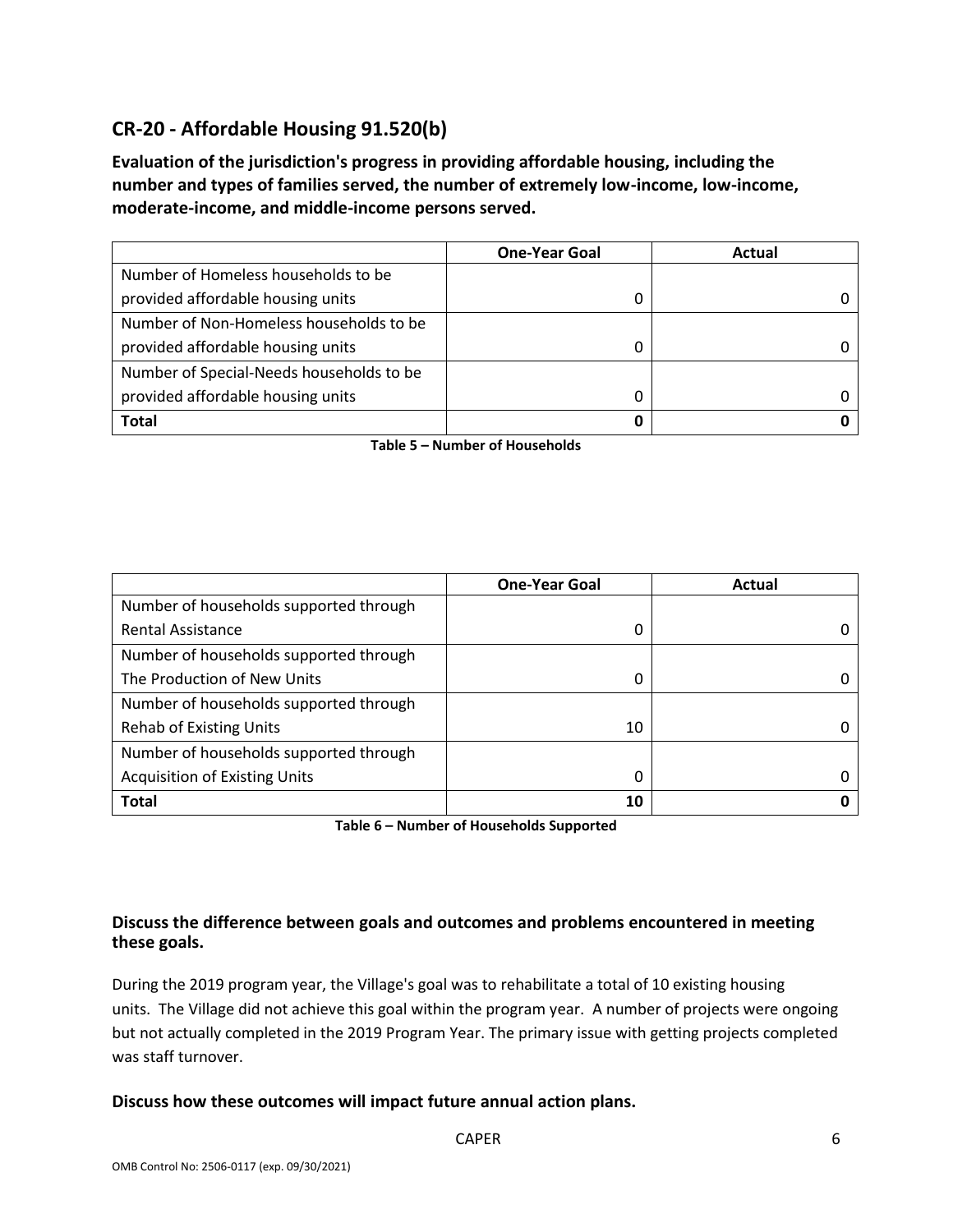The demand for the Village's CDBG funded affordable housing programs verifies the future need for these activitites. The Village expects to continue offering its existing affordable housing programs going forward. The level of funding for each specific program will be reviewed and adjusted in accordance with the demand that is being seen. In addition, due to not getting as many projects completed as was hoped for in 2019, in the 2020 Program year we will likely be exceeding our annual goals as we catch up on 2018 and 2019 projects and complete the 2020 projects as well in the 2020 Program year.

#### **Include the number of extremely low-income, low-income, and moderate-income persons served by each activity where information on income by family size is required to determine the eligibility of the activity.**

**Table 7 – Number of Households Served**

**Narrative Information**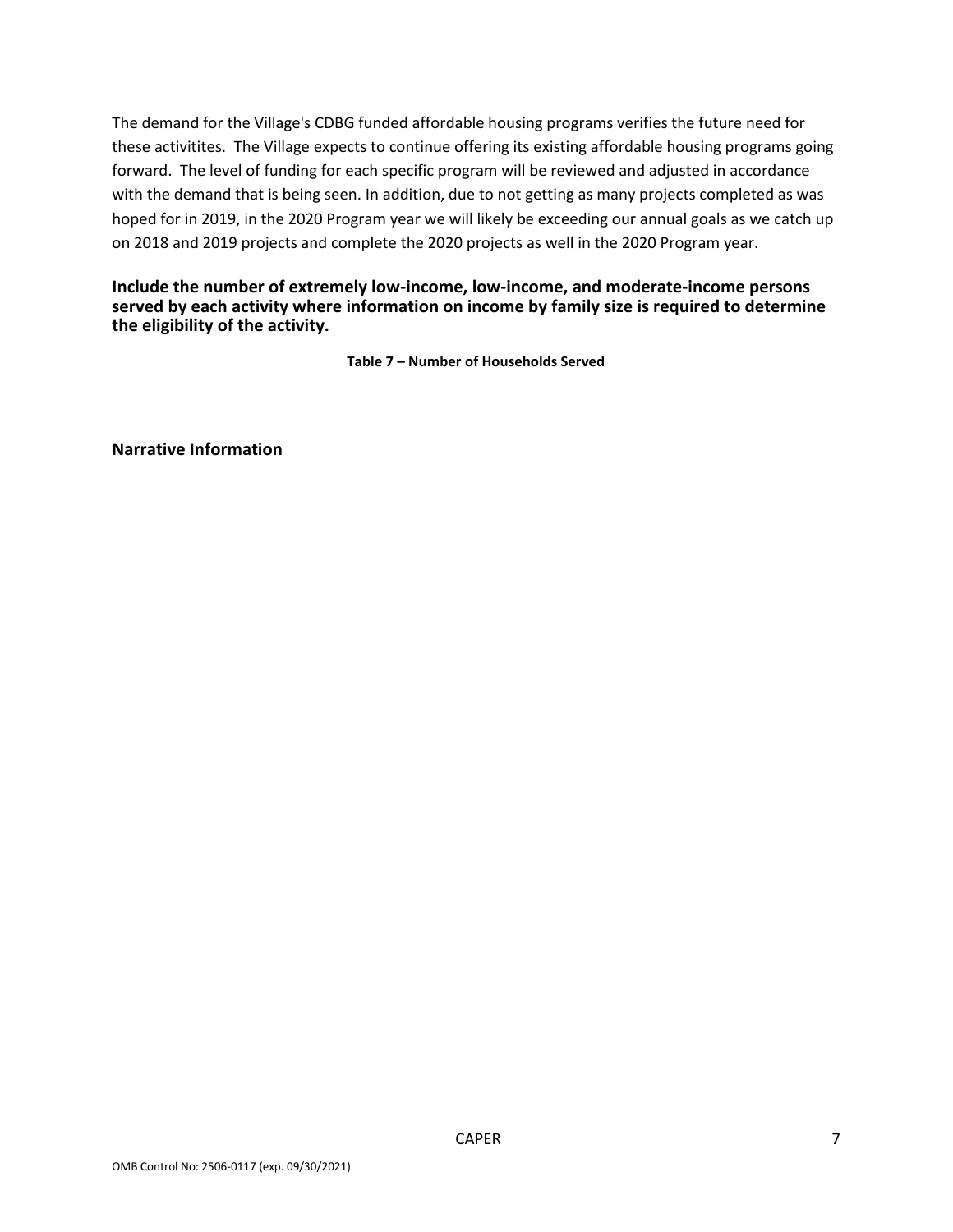# **CR-25 - Homeless and Other Special Needs 91.220(d, e); 91.320(d, e); 91.520(c)**

**Evaluate the jurisdiction's progress in meeting its specific objectives for reducing and ending homelessness through:**

## **Reaching out to homeless persons (especially unsheltered persons) and assessing their individual needs**

The Village of Rantoul did not use any CDBG funds for homelessness outreach or services in PY2019. There are no emergency shelters located in the Village of Rantoul, however, the Village is an Associate Member of the Champaign County Continuum of Care (the "CoC") and regularly attends to hear the needs of agencies that serve the homeless directly. The CoC conducts a street count and survey of homeless individuals throughout Champaign County every year. Several churches in the cities of Champaign and Urbana have partnered with the Salvation Army to operate the "Canteen Run," which provides items commonly needed by homeless individuals such as food, water, hygiene products, coats, and blankets. The Champaign County Regional Planning Commission (CCRPC) and the Champaign County Continuum of Care are currently establishing a Centralized Intake for the Homeless. CCRPC will assess the individual's or family's situation and refer them to the appropriate shelter. CCRPC staff would also keep a central wait-list in the event that the shelters have no available space.

### **Addressing the emergency shelter and transitional housing needs of homeless persons**

A continual problem for homeless families in Champaign County was the unavailability of shelter that the family could remain housed together instead of splitting up into different shelters in different parts of the community. The United Way, along with numerous partners have opened family shelters to provide short-term, emergency shelter for families with children for up to 30 days. During their time in the shelter, families are required to work directly with an onsite case manager to find safe, permanent housing and get on a path to self-sufficiency.

**Helping low-income individuals and families avoid becoming homeless, especially extremely low-income individuals and families and those who are: likely to become homeless after being discharged from publicly funded institutions and systems of care (such as health care facilities, mental health facilities, foster care and other youth facilities, and corrections programs and institutions); and, receiving assistance from public or private agencies that address housing, health, social services, employment, education, or youth needs**

With an ever increasing concern on how to house ex-offenders, a local non-profit, Jesus is the Way Ministries, can house up to 20 parolees released from state or federal prison. The Ministry, which operates a 10-month "half-way house" program in a former hotel in Rantoul, can be classified as a transitional housing program where clients learn anger management, relapse prevention, mechanics, financial management, and computer literacy. Participants also participate in drug/alcohol counseling.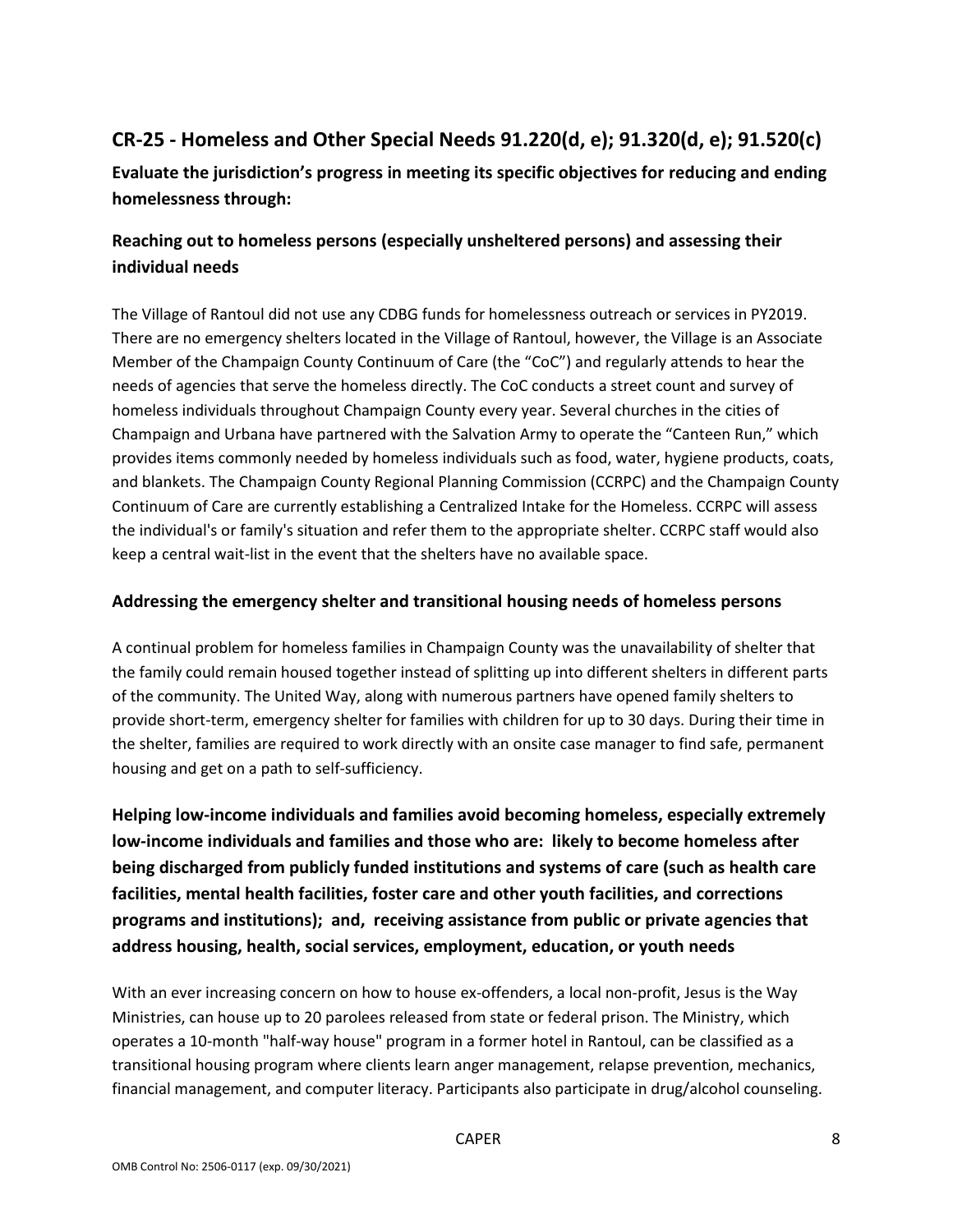This program is not funded with CDBG funds. In November 2019, the Village of Rantoul provided the Urbana-Champaign Continuum of Care a Certificate of Consistency with the Consolidated Plan to apply for funding to continue operating emergency shelters and transitional housing programs.

**Helping homeless persons (especially chronically homeless individuals and families, families with children, veterans and their families, and unaccompanied youth) make the transition to permanent housing and independent living, including shortening the period of time that individuals and families experience homelessness, facilitating access for homeless individuals and families to affordable housing units, and preventing individuals and families who were recently homeless from becoming homeless again**

The Village of Rantoul did not use any CDBG funds for services to the homeless in PY2019. The Village of Rantoul Housing Rehabilitation Program can eliminate accessibility problems within homes if a person is discharged from a facility. The most requested service involves installing a wheelchair ramp allowing access into the home, and modifications to the bathroom, after an individual is released from a medical facility.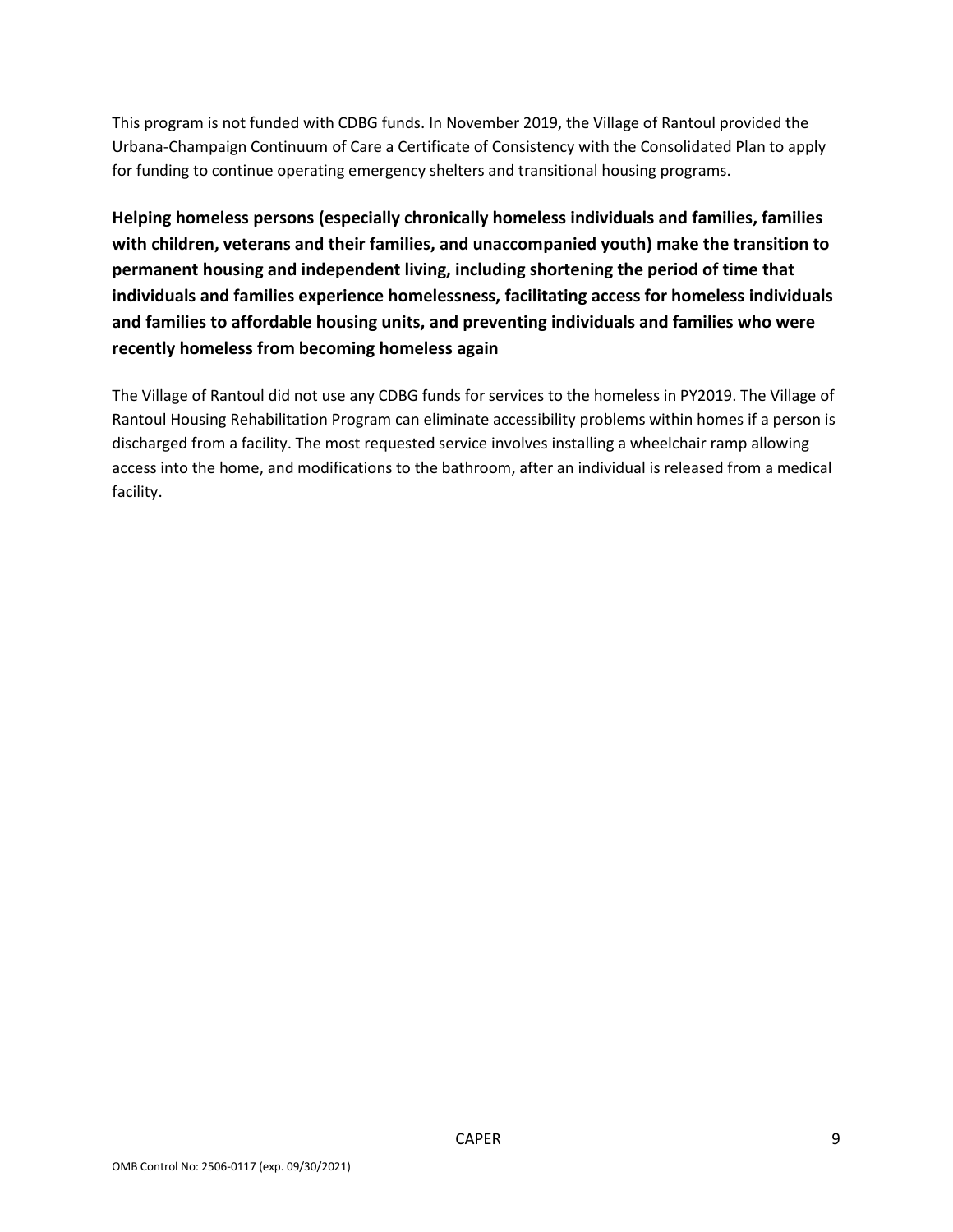# **CR-30 - Public Housing 91.220(h); 91.320(j)**

### **Actions taken to address the needs of public housing**

The Housing Authority of Champaign County (HACC) plans to develop additional housing units throughout Champaign County, including the Village of Rantoul. The Village is continuing to work with the HACC to locate properties to build upon and is continuing talks with HACC staff to develop a plan acceptable to both parties. The recently created Central Illinois Land Bank Authority (CILBA) is also playing a roll in addressing the needs of public and affordable housing.

## **Actions taken to encourage public housing residents to become more involved in management and participate in homeownership**

THe HACC has developed a five-member Resident Advisory Board that acts as a forum to exchange information between residents and the HACC management team. HACC continued its partnership with Habitat for Humanity to utilize its "Moving to Work" Program, which filss a gap in affordable homeownership needs in Champaign County. HACC targets existing residents of HACC programs that complete HACC's MTW mandatory local self-sufficiency program through compliance with employment requirements. Habitat provides all homeownership program services consistent with HACC's MTW goals of self-sufficiency.

### **Actions taken to provide assistance to troubled PHAs**

The Housing Authority of Champaign County is a designated "Moving to Work" Agency and is not considered "troubled" by the Dept of Housing and Urban Development (HUD).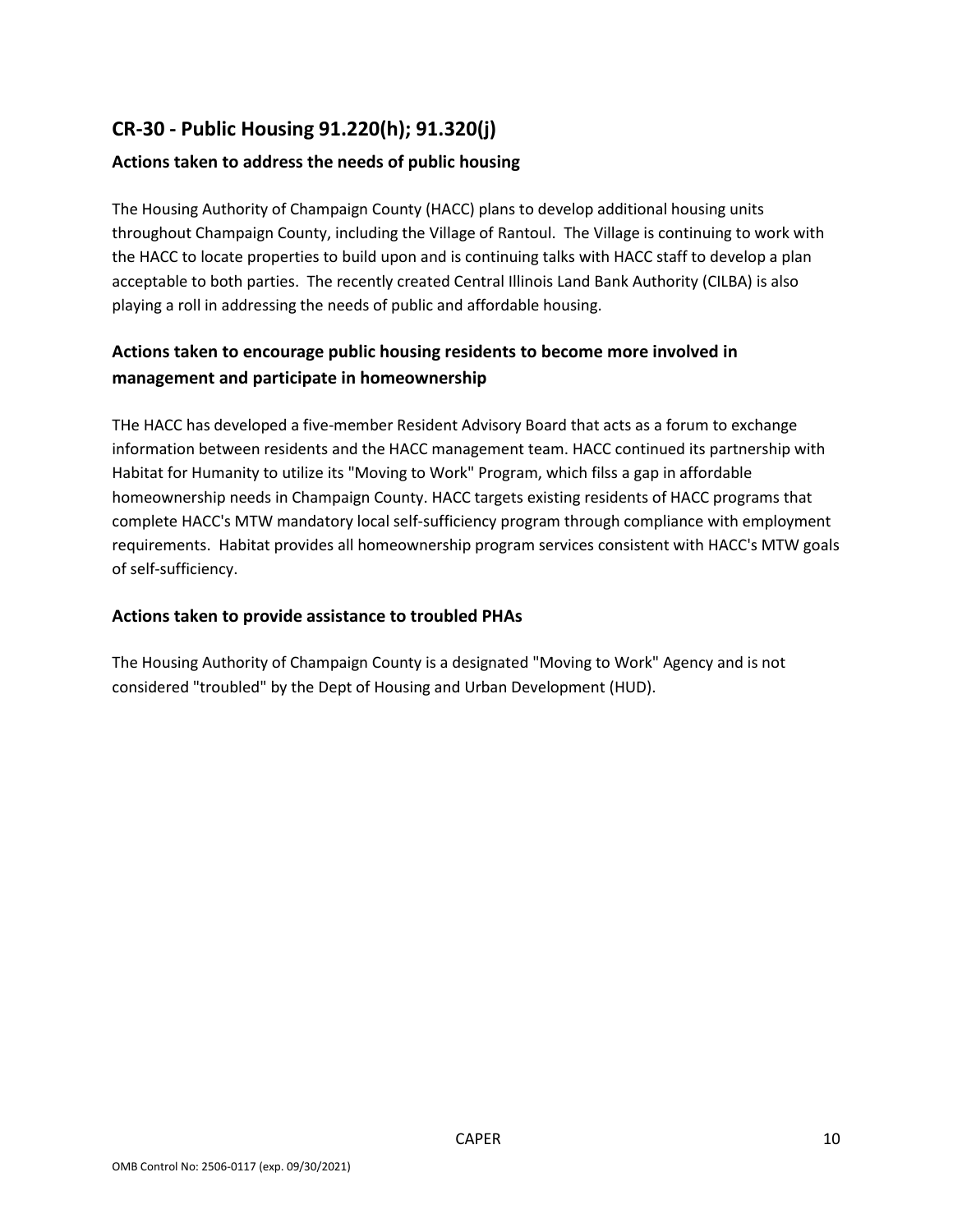# **CR-35 - Other Actions 91.220(j)-(k); 91.320(i)-(j)**

**Actions taken to remove or ameliorate the negative effects of public policies that serve as barriers to affordable housing such as land use controls, tax policies affecting land, zoning ordinances, building codes, fees and charges, growth limitations, and policies affecting the return on residential investment. 91.220 (j); 91.320 (i)**

In 2019, the largest barrier to affordable housing is a lack of capacity of the Village Community Development staff to meet the goals and demands of the Village's housing rehabilitation program. The Community Development Department currently has one staff member. The goal for Program Year 2019 was 10 rehabilitation projects, and while none were completed several were ongoing during the fiscal year. In 2019 and prior, the Village relied on the use of a CCRPC staff person that had been designated to perform the bid write-ups and bidding and construction monitoring. That person resigned from the CCRPC and the Village had to start doing these aspects with its own staff as well. In the 2019 Program Year, the Village of Rantoul lost its building inspector and had to hire another. The Village's Urban Planner is now taking on more responsibilities with the CDBG program including the aspects that the CCRPC staff person was doing and that is expected to continue which should allow for the Village to meet the goals and demands of the housing rehabilitation program going forward.

### **Actions taken to address obstacles to meeting underserved needs. 91.220(k); 91.320(j)**

Two ongoing problems or issues that the Village of Rantoul faces to meet underserved needs are insufficent funding and lack of program capacity. The Village has been working hard to partner with other entiites and organizations so that we can work together and stretch resources and meet the community's needs. The Village is also growing its capacity at every opportunity by utilizing staff of other departments to help administer programs and provide support where needed.

### **Actions taken to reduce lead-based paint hazards. 91.220(k); 91.320(j)**

Lead-based paint was available for use up until 1978 and is presumed to exist in all residential structures built before 1978. All applicants (and occupants) of owner-occupied housing rehabilitation programs are notified of potential lead paint hazards in writing. Every housing unit considered for rehabilitation services that was constructed prior to 1978 is presumed to contain lead and as part of an rehabilitation lead abatement is undertaken if practicable. Lead safe work practices are also utilized in all rehabilitation program work.

#### **Actions taken to reduce the number of poverty-level families. 91.220(k); 91.320(j)**

The community has several avenues either to help persons in poverty to address their immediate living needs or to help persons out of poverty: (1) The Village of Rantoul helps fund the C-Carts Program which provides transportation to low income individuals and families so that they can get to jobs, as well as to doctor appointments and grocery shopping. The Community Sevice Center. which receives local,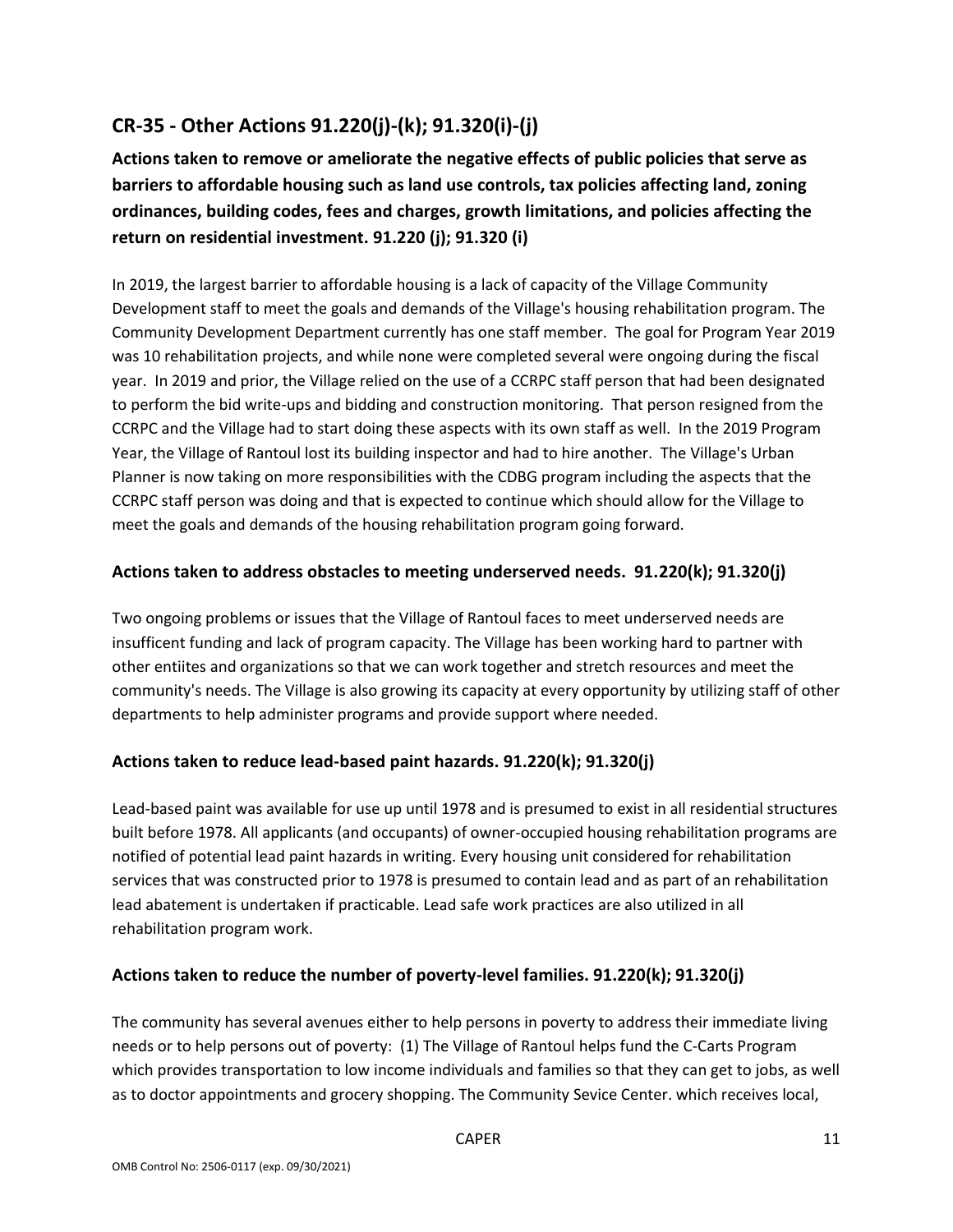non-CDBG funding also provides a food pantry and other resources to local low income individuals and families.

### **Actions taken to develop institutional structure. 91.220(k); 91.320(j)**

For the past decade, the CDBG Program in Rantoul has been operated solely by the Community Development Director, who is responsible for the daily administration of the grant program, providing technical assistance to subrecipient agencies, project management, regulation compliance, and communication with the public. The Village administration has recently worked to provide other Village staff and resources to the Director to ensure the program's success. The Village also collaborates with a number of community organizations and is actively involved with organizational meetings with those organizations.

## **Actions taken to enhance coordination between public and private housing and social service agencies. 91.220(k); 91.320(j)**

The Village of Rantoul Community Development staff have formed strong relationships with the staff and leaders of social service agencies in Champaign County, the Housing Authority of Champaign County, and the CDBG/HOME staff in the Cities of Urbana and Champaign. Each yer the Village of Rantoul allocates 15% of its CDBG grant to public service agencies serving lower income residents of Rantoul. The Village of Rantoul is an Associate Member of the Champaign County Continuum of Care. The Local Funders Group periodically meets, which is comprised of the Village of Rantoul, the City of Urbana, the City of Champaign, the United Way of Champaign County, Champaign County MHB/DDB, the Community Foundation of East Central Illinois, Cunningham Township, and the City of Champaign Township. As a member of the CCRPC, the Village has a representative on the Champaign County Community Action Board, to discuss the operations and successes of the various programs along with other funding; this group ovesees the CSBG along with all the programs the grant funds.

# **Identify actions taken to overcome the effects of any impediments identified in the jurisdictions analysis of impediments to fair housing choice. 91.520(a)**

THe Village of Rantoul recently undertook an update to its Analysis of Impediments to Fair Housing report. In conjunction, the Village's Human Relations committee was recently restablished and housing complaints are one of its primary areas of focus. The Village's recent renewal of the contract with C-Carts to continue to provide transportation to the low income population of the community is directly aligned with providing an employment linkage and ensuring housing choice for all residents of the community. Informational programs to get the word out on the availability of resources offered both by the Village and other community entities has recently been stepped up to ensure all community residents are aware of the programs and rsources that are available to them.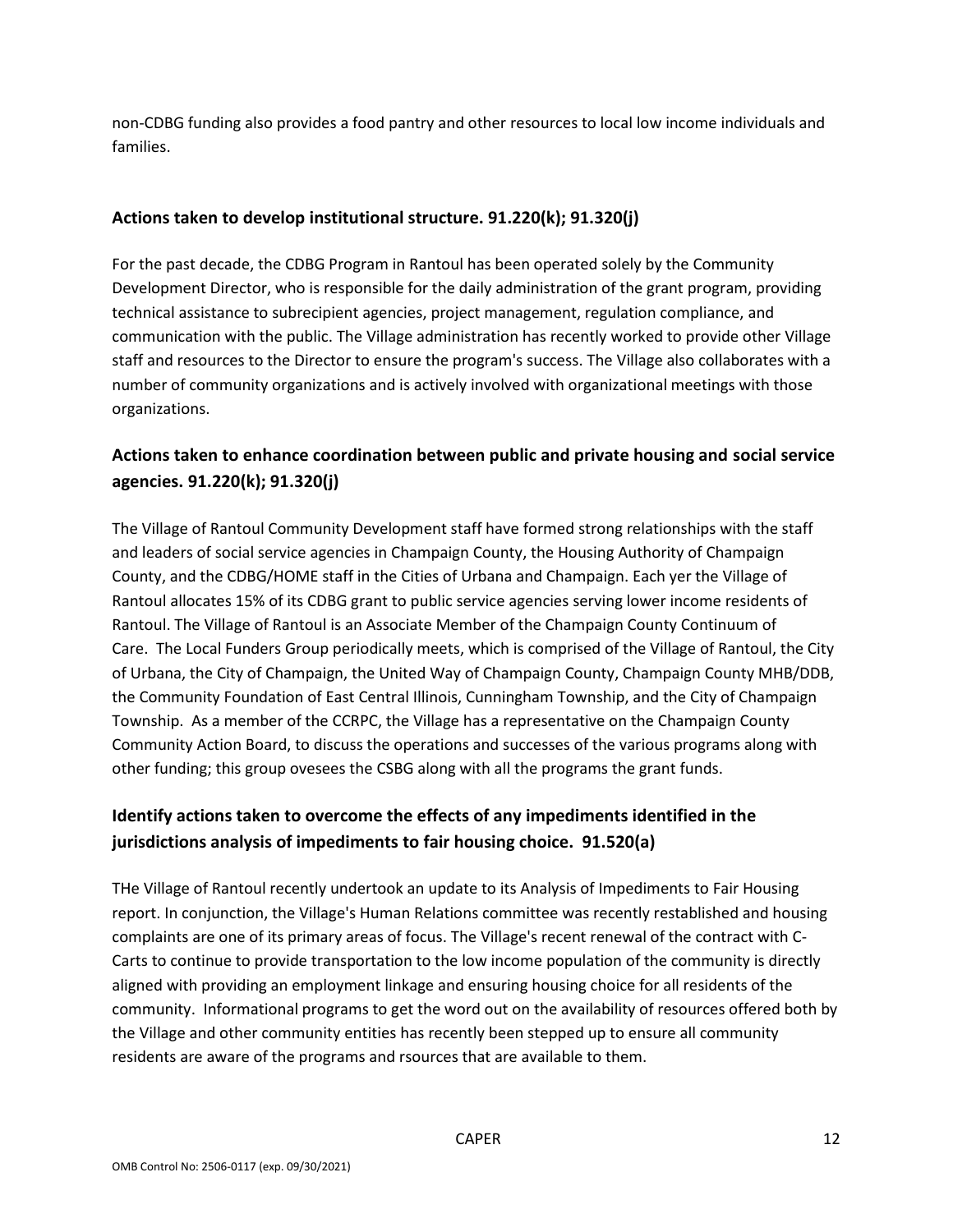## **CR-40 - Monitoring 91.220 and 91.230**

**Describe the standards and procedures used to monitor activities carried out in furtherance of the plan and used to ensure long-term compliance with requirements of the programs involved, including minority business outreach and the comprehensive planning requirements**

The Village of Rantoul Community Development Department designs and oversees the programs implemented with CDBG funding and as such, is subject to all regulations pertaining to the CDBG funds and needs to ensure compliance with those regulations.

The Village's monitoring standards begin internally by ensuring that all appropriate policies and procedures are in place and that those procedures are always followed. This includes maintaining sufficent documentation, constantly monitoring eligibility and retaining accessible records. All projects include documented inspections where applicable and record closeout once the project is completed.

The Village takes a comprehensive approach to minority business outreach for procurement and contractor selection to ensure a level playing field is maintained for all.

The Village of Rantoul has and maintains an active list of minority businesses that are located in the Champaign County area.

### **Citizen Participation Plan 91.105(d); 91.115(d)**

## **Describe the efforts to provide citizens with reasonable notice and an opportunity to comment on performance reports**.

For the creation of this CAPER, the Village followed it adopted Citizen Participation Plan. The Village provided notice that the CAPER was available for review.

No public comments were received on this CAPER.

## **CR-45 - CDBG 91.520(c)**

**Specify the nature of, and reasons for, any changes in the jurisdiction's program objectives and indications of how the jurisdiction would change its programs as a result of its experiences.**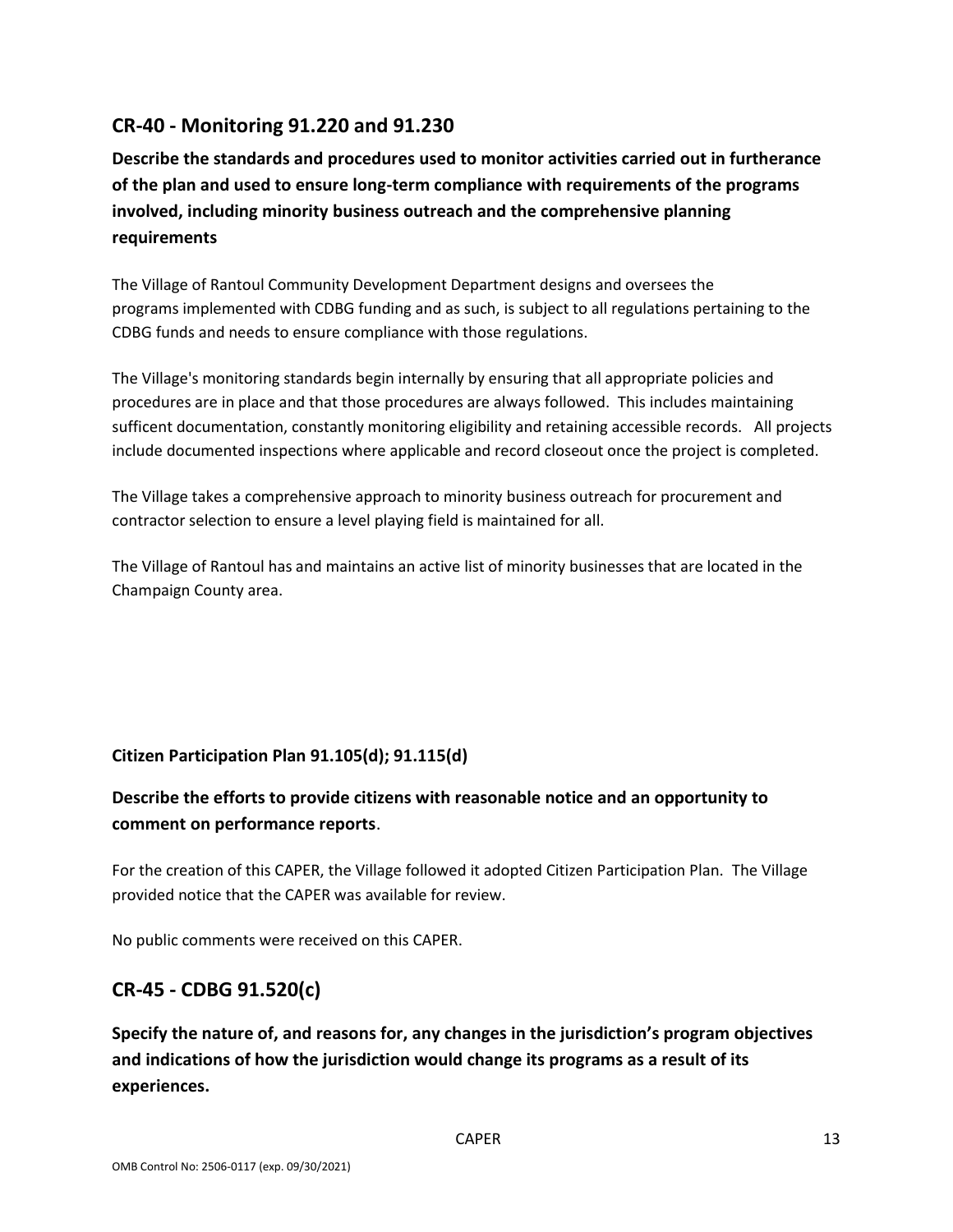The Village of Rantoul Community Development Deptartment did not propose any changes to the current programs during this program year.

# **Does this Jurisdiction have any open Brownfields Economic Development Initiative (BEDI) grants?**

No

**[BEDI grantees] Describe accomplishments and program outcomes during the last year.**